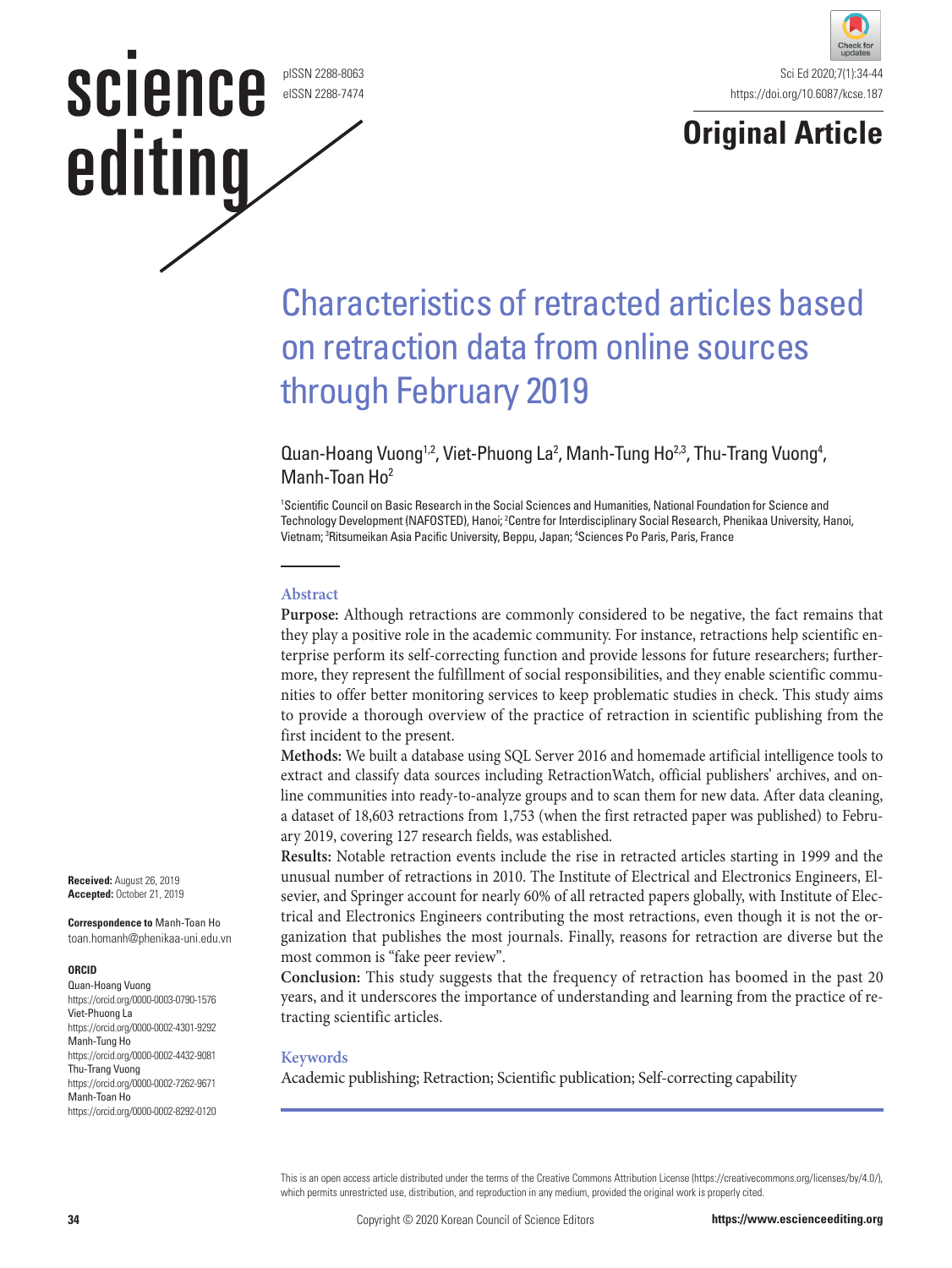### **Introduction**

*Background***:** Retraction is described by the Committee on Publication Ethics as a mechanism for correcting the literature and alerting readers to publications that contain serious flaws or erroneous data to the extent that their findings and conclu-sions cannot be relied upon [1]. However, most readers and scientists regard retraction as an unfortunate negative outcome of the scientific enterprise. Retraction is seen as a source of embarrassment for all involved [2]. This is partially due to the public perceptions associated with the phenomenon: adverse

consequences to the authors, wasted funds, wasted time and effort of the host institutions, and loss of the public's trust when the reputation of science is tainted by fraud [3], to name just a few.

It is thought that retraction can be an opportunity for learning and improvement [4]. Future researchers can learn from the reasons behind retraction [5]. Publicly available retraction notices represent the fulfillment of the social responsibilities of journals and publishers [6]. Open review communities, such as PubPeer, can offer better monitoring services to keep problematic studies in check.

*Specific goals***:** To better facilitate this truly powerful and posi-

| Example of  | -- Update status of duplicated Pubmed records<br>WITH CTE AS                |
|-------------|-----------------------------------------------------------------------------|
| SQL code    |                                                                             |
| for data    | SELECT *, ROW_NUMBER() OVER (PARTITION BY                                   |
| validation  | dbo.ToPubmedUrl(OriginalPaperPubmed) ORDER BY                               |
|             | dbo.ToPubmedUrl(OriginalPaperPubmed)) AS RN                                 |
|             | FROM retArticle WHERE isDupRec=0 AND                                        |
|             | dbo.IsValidPubmed(OriginalPaperPubmed)=1                                    |
|             |                                                                             |
|             | UPDATE CTE SET isDupRec=1 WHERE RN<>1                                       |
|             | -- Detect the documents that have titles with a similarity (more than 90%)  |
|             | select * from retArticle as aa where                                        |
|             | exists (select 1 from retArticle as bb where                                |
|             | dbo.CalculateSimilarity(lower(aa.ArticleTitle),lower(bb.ArticleTitle))>0.9  |
|             | and aa.Id<>bb.Id)                                                           |
| C# code for | string htmlText = string.Empty;                                             |
| web         | htmlText = WebDriverHelper.BrowseForTag(url, By.XPath(valid), 20);          |
| crawling    |                                                                             |
|             | if (!string.IsNullOrWhiteSpace(htmlText)&&                                  |
| and parsing | !htmlText.Contains(token["NotFoundText"].ToString()))                       |
|             | €                                                                           |
|             | $if$ (maxPage == 1)<br>ſ                                                    |
|             | maxPage = ParseHelper.ParseMaxPage(htmlText,                                |
|             | (JObject)token["MaxPageCfg"]);                                              |
|             |                                                                             |
|             |                                                                             |
|             | JObject list = (JObject)token["ListCfg"];                                   |
|             | string item = ParseHelper.ParseItemHtml(htmlText,                           |
|             | $list["List"]$ . ToString $());$                                            |
|             |                                                                             |
|             | if (!string.IsNullOrWhiteSpace(item))                                       |
|             | €                                                                           |
|             | var items = ParseHelper.ParseListHtml(item,                                 |
|             | list["Item"].ToString(), string.Empty);                                     |
|             | if (items $!=$ null)                                                        |
|             | ſ                                                                           |
|             | JObject itemCfg = (JObject)token["ItemCfg"];                                |
|             |                                                                             |
|             | foreach (var ret in items)                                                  |
|             | ſ                                                                           |
|             |                                                                             |
|             | ArticleData data = new ArticleData();                                       |
|             | data.ArticleTite = ParseHelper.ParseItem(ret,                               |
|             | itemCfg["Title"].ToString());                                               |
|             | data.Authors = ParseHelper.ParseItem(ret,<br>itemCfg["Author"].ToString()); |
|             | data.Journal = ParseHelper.ParseItem(ret,                                   |
|             | itemCfg["Journal"].ToString());                                             |
|             | data.OriDOI = ParseHelper.ParseItem(ret,                                    |
|             | itemCfg["OriDOI"].ToString());                                              |
|             | data.RetractDOI = ParseHelper.ParseItem(ret,                                |
|             | itemCfg["RetractDOI"].ToString());                                          |
|             | data.OriDate = (DateTime)ParseHelper.ParseDate(ret,                         |
|             | itemCfg["PubDate"].ToString());                                             |
|             | data.RetractDate = (DateTime)ParseHelper.ParseDate(ret,                     |
|             | itemCfg["RetractDate"].ToString());                                         |

**Fig. 1.** An example of code used.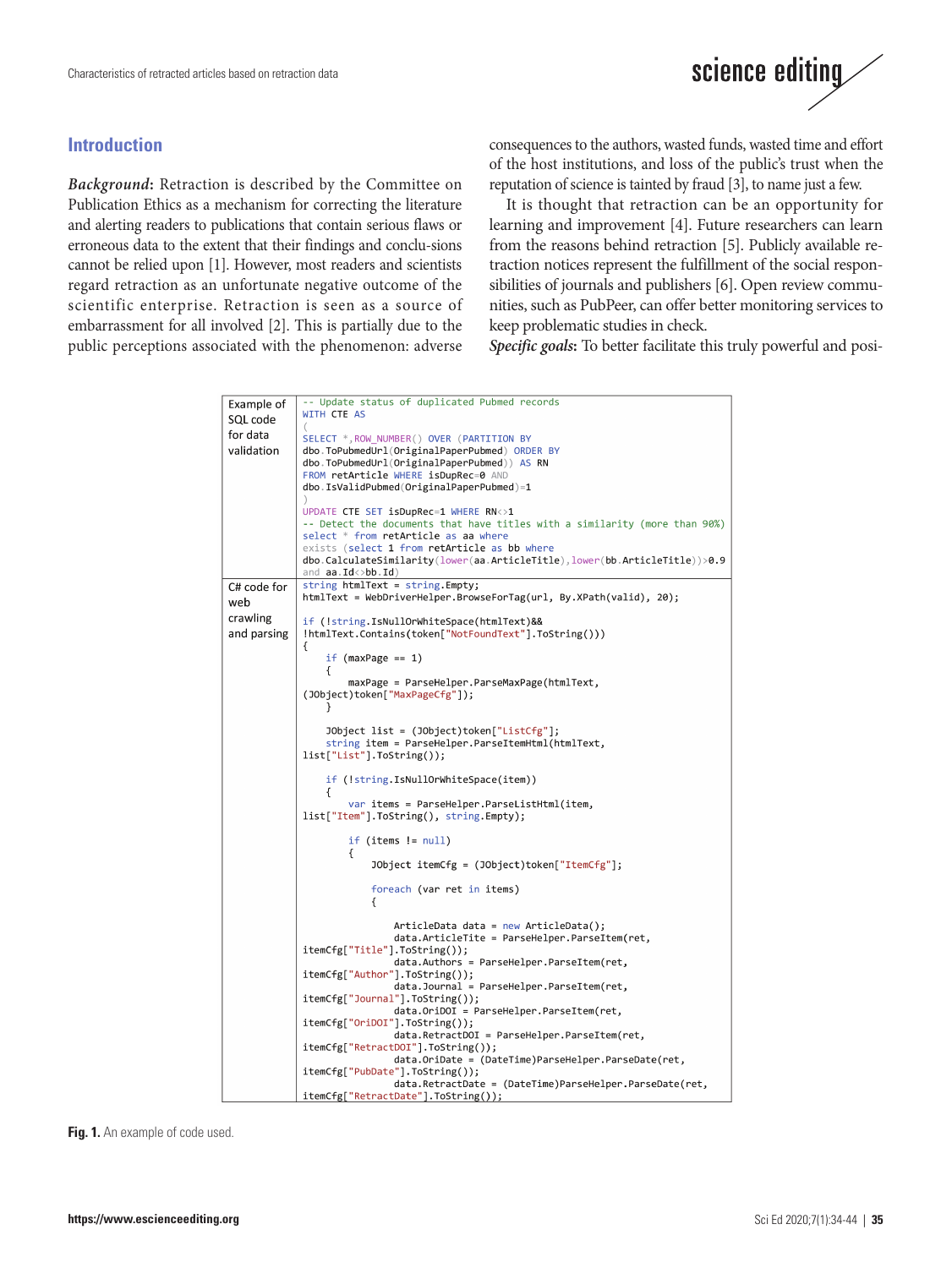tive function of retraction, a comprehensive database of retraction will be highly beneficial. Useful insights can be drawn from retraction data by asking questions. How old is the phenomenon? Are some specific publishers/journals more prone to retraction? Are retractions concentrated in certain fields? When did retractions begin to become more visible to the world? How long does it take for a journal to issue a retraction? Hence, by extracting insights from a homemade retraction database, of which the sources were RetractionWatch, official publishers' archives, and online communities, we aimed to answer the above questions and provide suggestions for changes in scientific publishing. By doing so, we can make use of the wisdom of the retracted papers and avoid issues associated with retraction altogether in the future.

### **Methods**

*Ethics statement***:** No informed consent was required because this is a literature-based study.

*Study design:* This is a descriptive study that utilized database analysis.

*Setting:* A rise in scholarly publication retractions has been seen in recent years, according to sources of information such as RetractionWatch and publishers' retraction notices, which have fostered open discussions of retracted publications categorized by author, country, journal, subject, and type [7,8]. Yet, the large amounts of data stored in different systems may easily lead to omissions in results obtained by searching manually.

To bolster the value of retraction data, we embarked on a project to replicate data retrieved from online platforms, such as RetractionWatch, online journal archives, and online discussion communities. We scanned retractions that these sources may have missed, then stored the data in a database. We built this database using SQL Server 2016 (Microsoft, Seattle, WA, USA) and employed a web crawler tool to scan the data (see the file retractionCrawler (code).pdf at [https://osf.](https://osf.io/7ahsn/) [io/7ahsn/](https://osf.io/7ahsn/) in [9] for the code for the web crawler tool).

Then, articles collected by the web crawler tool were cleaned and assessed for duplication using the DOI and PubMed databases.

Additionally, a fuzzy matching Levenshtein distance algorithm was used to find articles that had titles with a similarity of more than 90% (see file and validData (code).pdf at [https://](https://osf.io/c2zvj/) [osf.io/c2zvj/](https://osf.io/c2zvj/) in [9] for the code for data validation). A code snippet is provided in Fig. 1.

After we eliminated 430 duplicate and incorrect records, the dataset contained 18,603 retractions, covering 127 research fields, from 1753 (when the first retracted paper was

### **Table 1.** The list of the ten oldest retracted articles

| Date of retraction | Date of<br>publication | Bibliographic information of the retracted article                                                                                                                                                                                                    |  |
|--------------------|------------------------|-------------------------------------------------------------------------------------------------------------------------------------------------------------------------------------------------------------------------------------------------------|--|
| June 24, 1756      | January 1, 1753        | Treatise upon electricity. Philosophical Transactions (Royal Society Publishing)                                                                                                                                                                      |  |
| April 1, 1927      | April 1, 1926          | The trend-seasonal normal in time series. Journal of the American Statistical Association, 21 (155), 321-329<br>(Taylor and Francis)                                                                                                                  |  |
| December 1, 1940   | December 1, 1940       | Naturwissenschaft und reale Aussenwelt. Die Naturwissenschaften, DOI: 10.1007/BF01488952 (Springer)                                                                                                                                                   |  |
| February 1, 1942   | February 1, 1942       | Sinn und Grenzen der exakten Wissenschaft. Die Naturwissenschaften, DOI: 10.1007/BF01475382 (Springer)                                                                                                                                                |  |
| February 1, 1960   | February 1, 1955       | Change of venue and the conflict of laws. The University of Chicago Law Review, 22(405)<br>(University of Chicago Law School)                                                                                                                         |  |
| October 1, 1966    | October 1, 1959        | On the primary site of nuclear RNA synthesis. The Journal of Cell Biology, DOI: 10.1083/jcb.6.2.301<br>(Rockefeller University Press)                                                                                                                 |  |
| August 26, 1968    | September 6, 1963      | Unmineralized fossil bacteria. <i>Science,</i> DOI: 10.1126/science.141.3584.919 (American Association for the<br>Advancement of Science)                                                                                                             |  |
| October 1, 1971    | October 1, 1971        | Hyperextensibility and weakness in cerebral palsy apparently opposed expression of the same muscular disorder.<br>Revue de Chirurgie Orthopedique et Reparatrice de L'appareil Moteur,<br>URL: https://www.ncbi.nlm.nih.gov/pubmed/4261570 (Elsevier) |  |
| February 24, 1977  | November 1, 1975       | Effects of cholinergic agents and sodium ions on the levels of guanosine and adenosine 3':5'-cyclic<br>monophosphates in neuroblastoma and neuroblastoma X glioma hybrid cells. FEBS Letters,<br>DOI: 10.1016/0014-5793(75)80344-9 (Wiley)            |  |
| February 24, 1977  | September 1, 1976      | The effects of noradrenaline, acetylcholine, cyclic AMP, cyclic GMP, and other agents on the concentration of<br>unesterified fatty acids in synaptosomes and synaptic membranes. FEBS Letters,<br>DOI: 10.1016/0014-5793(76)80541-8 (Wiley)          |  |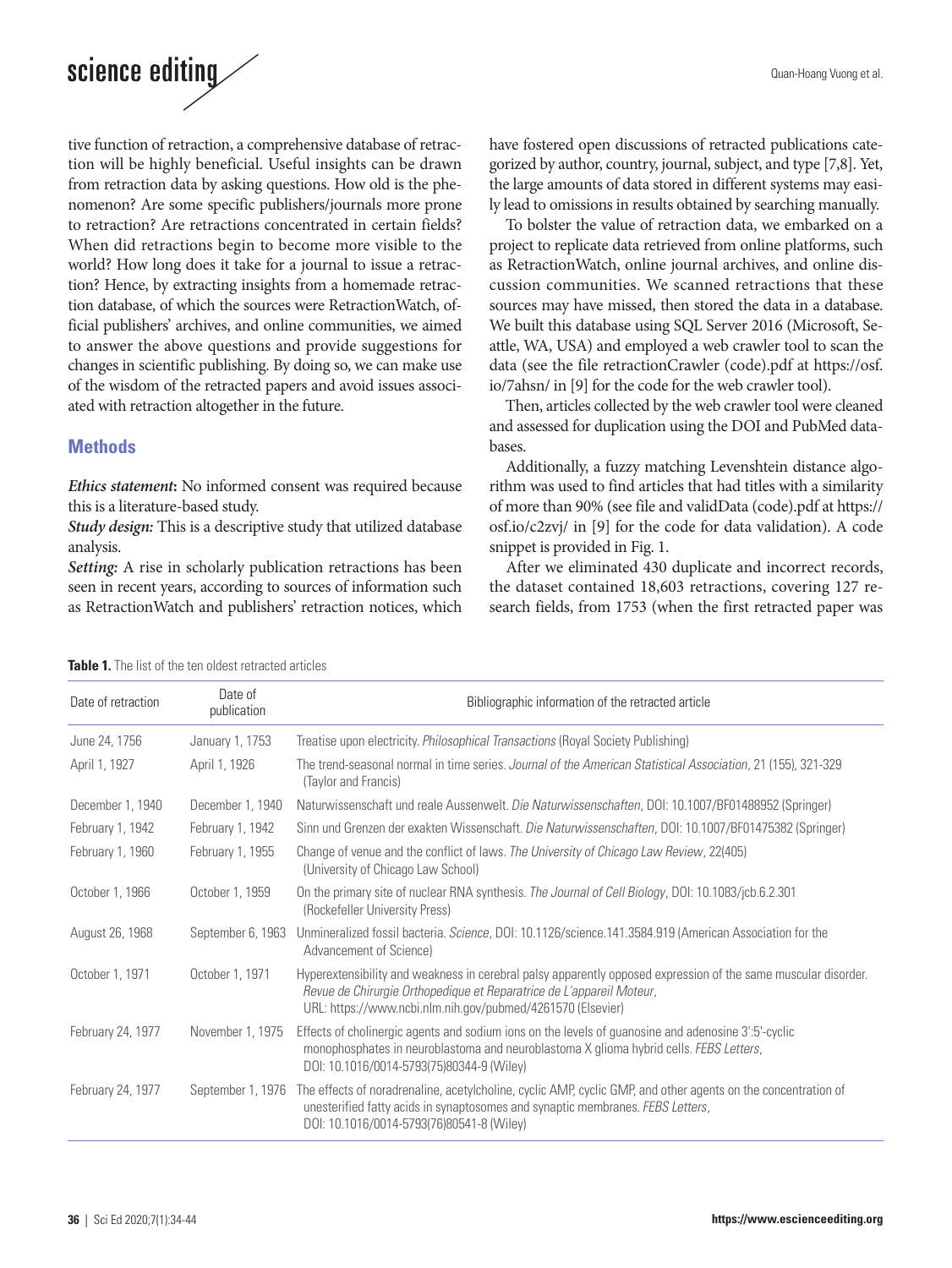

published) to February 2019. Raw data for the dataset of 18,603 retractions covering 127 research fields from 1753 until February 2019 are available in both .csv and .xlsx format in the files named retraction\_18603.csv (https://osf.io/2kymw/)

[10] and retraction\_18603.xlsx (https://osf.io/a2w8h/), respectively [11]. The dataset, code examples, and all figures are stored and publicly available in the OSF system [9]. *Statistical methods:* Having organized the dataset, we then

**Table 2.** The 10 retracted articles with the longest interval between publication and retraction

| Date of retraction | Date of publication | Duration (yr) | Bibliographic info of the retracted article                                                                                                                                                                                                                              |
|--------------------|---------------------|---------------|--------------------------------------------------------------------------------------------------------------------------------------------------------------------------------------------------------------------------------------------------------------------------|
| December 23, 2003  | April 22, 1923      | 80            | Een geval van uroptoë [A case of uropters]. Nederlands Tijdschrift voor Geneeskunde,<br>67, 1855-1857 (Bohn Stafleu van Loghum)                                                                                                                                          |
| November 1, 2007   | January 1, 1955     | 52            | Information, reproduction, and the origin of life. American Scientist,<br>URL: http://www.jstor.org/stable/27826595 (Sigma Xi)                                                                                                                                           |
| February 4, 2016   | July 1, 1978        | 38            | Hidrotische ektodermale dysplasie. Journal of Orofacial Orthopedics /<br>Fortschritte der Kieferorthopädie, DOI: 10.1007/BF02225787 (Springer)                                                                                                                           |
| October 1, 2017    | May 1, 1980         | 37            | Jealousy, attention, and loss. A. O. Rorty (ed.), Explaining Emotions. University of<br>California Press, 465-488.                                                                                                                                                       |
| February 6, 2009   | May 11, 1974        | 35            | Cello scrotum. BMJ: British Medical Journal, DOI: 10.1136/bmj.2.5914.335-a<br>(BMJ Publishing)                                                                                                                                                                           |
| February 26, 2018  | October 1, 1985     | 33            | A mos oncogene-containing retrovirus, myeloproliferative sarcoma virus, transforms<br>rat thyroid epithelial cells and irreversibly blocks their differentiation pattern. Journal<br>of Virology, DOI: 10.1128/JVI.56.1.284-292.1985 (American Society for Microbiology) |
| March 1, 2018      | September 1, 1987   | 31            | One- and two-step transformations of rat thyroid epithelial cells by retroviral oncogenes.<br>Molecular and Cellular Biology, DOI: 10.1128/MCB.7.9.3365 (American Society for<br>Microbiology)                                                                           |
| February 8, 2016   | October 1, 1986     | 30            | Diffusion and solubility of N-alkanes in polyolefines. Journal of Applied Polymer Science,<br>DOI: 10.1002/app.1986.070320501 (Wiley)                                                                                                                                    |
| July 10, 2015      | June 01, 1986       | 29            | Volume replacement with a new hydroxyethyl starch preparation (3 percent HES 200/0.5) in<br>heart surgery. Transfusion Medicine and Hemotherapy,<br>https://www.ncbi.nlm.nih.gov/pubmed/2427448 (Karger)                                                                 |
| October 01, 2017   | September 01, 1988  | 29            | Freud on unconscious affects, mourning, and the erotic mind. B. P. McLaughlin & A. O. Rorty<br>(eds.), Perspectives on Self-Deception. University of California Press, 46-263                                                                                            |



**Fig. 2.** Number of retracted articles per year since 1999.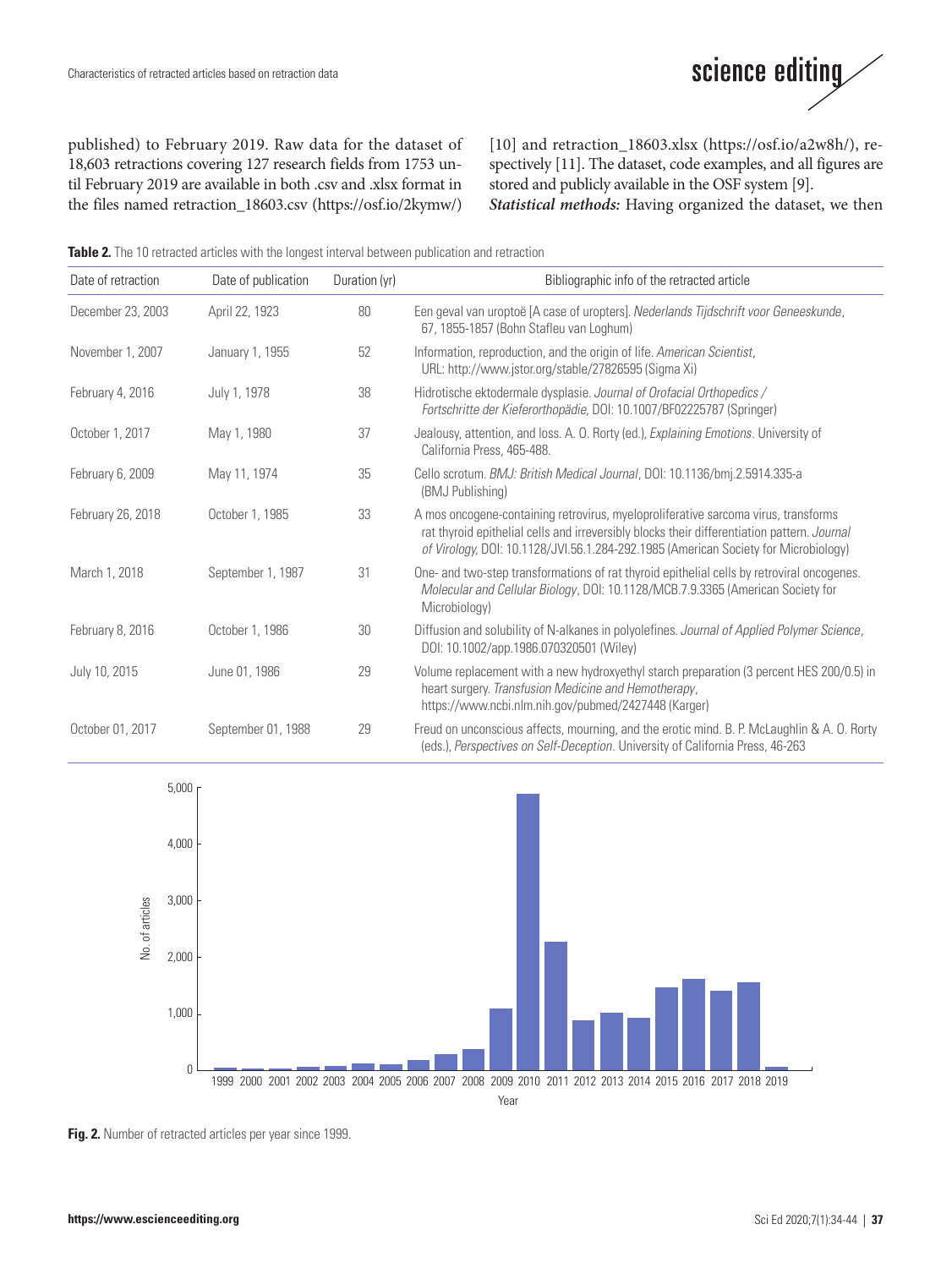Table 3. Number of publishers, journals, countries, and fields in which retraction decisions were made by year

| Year   | Total no.    | No. of publishers | No. of journals | No. of countries | No. of fields            |
|--------|--------------|-------------------|-----------------|------------------|--------------------------|
| 1756   | $\mathbf{1}$ | 1                 | $\mathbf{1}$    | $\mathbf{1}$     | $\mathbf{1}$             |
| 1927   |              | $\mathbf{1}$      | 1               | 1                | 1                        |
| 1940   |              | $\mathbf{1}$      | 1               | 1                | $\sqrt{2}$               |
| 1942   |              | 1                 |                 |                  | $\mathbf{1}$             |
| 1960   |              | 1                 |                 |                  | $\sqrt{2}$               |
| 1966   |              | 1                 |                 |                  | 4                        |
| 1968   |              | 1                 |                 |                  | $\sqrt{2}$               |
| 1971   |              | 1                 | 1               | 1                | 1                        |
| 1977   | $\mathsf g$  | 5                 | 4               | $\sqrt{2}$       | $\, 8$                   |
| 1980   | 12           | 7                 | $\overline{7}$  | 3                | $12\,$                   |
| 1981   | 3            | $\sqrt{3}$        | 3               | 1                | $\overline{\mathcal{I}}$ |
| 1982   | $\mathbf 5$  | 5                 | 5               | 3                | $11\,$                   |
| 1983   | 12           | 7                 | 7               | 1                | $16\,$                   |
| 1984   | $\, 8$       | 7                 | $\overline{7}$  | 4                | 13                       |
| 1985   | 13           | 7                 | $\overline{7}$  | 3                | 13                       |
| 1986   | 12           | $\,6$             | 6               | $\sqrt{2}$       | 14                       |
| 1987   | 13           | $\mathsf g$       | 8               | 1                | $20\,$                   |
| 1988   | $\sqrt{4}$   | 3                 | 3               | 3                | $\,6\,$                  |
| 1989   | 13           | $10\,$            | $10$            | 3                | 21                       |
| 1990   | 19           | 12                | $18\,$          | 9                | $27\,$                   |
| 1991   | 21           | 13                | 17              | 5                | $19$                     |
| 1992   | 25           | 17                | $19$            | 9                | $26\,$                   |
| 1993   | 23           | 11                | $18\,$          | $\overline{7}$   | 22                       |
| 1994   | 24           | 13                | $21\,$          | 9                | 21                       |
| 1995   | 25           | 11                | 21              | 9                | 31                       |
| 1996   | 14           | $10\,$            | 12              | 3                | $17\,$                   |
| 1997   | 40           | 22                | $30\,$          | 10               | $39\,$                   |
| 1998   | 59           | 23                | $35\,$          | 16               | $35\,$                   |
| 1999   | 49           | 22                | 31              | 14               | $37\,$                   |
| 2000   | 38           | $16\,$            | 27              | 16               | $38\,$                   |
| 2001   | 33           | 19                | 29              | 16               | $36\,$                   |
| 2002   | 68           | 27                | 49              | 20               | 57                       |
| 2003   | 83           | $30\,$            | 60              | 29               | $48\,$                   |
| 2004   | 122          | 44                | 88              | 31               | 69                       |
| 2005   | 117          | 41                | 91              | 27               | 64                       |
| 2006   | $185\,$      | 69                | $143\,$         | $34\,$           | $79$                     |
| 2007   | 290          | 74                | 186             | $43\,$           | $100\,$                  |
| 2008   | 370          | 89                | 233             | 47               | 95                       |
| 2009   | 1,096        | $93\,$            | 355             | 55               | 110                      |
| $2010$ | 4,867        | 92                | 401             | $70$             | 118                      |
| 2011   | 2,240        | $91\,$            | 452             | 60               | 112                      |
| 2012   | 873          | 137               | 567             | 68               | 112                      |
| 2013   | 997          | 142               | 626             | $71\,$           | 109                      |
| 2014   | 891          | 142               | 609             | 82               | 106                      |
| 2015   | 1,414        | $201$             | 797             | $70\,$           | 116                      |
| 2016   | 1,547        | $210$             | 913             | $91\,$           | 115                      |
| 2017   | 1,362        | 186               | 818             | 74               | 113                      |
| 2018   | 1,515        | 195               | 822             | 80               | 110                      |
| 2019   | 67           | 33                | $50\,$          | 19               | $56\,$                   |
| Total  | 18,586       | 2,162             | 7,613           | 1,128            | 2,192                    |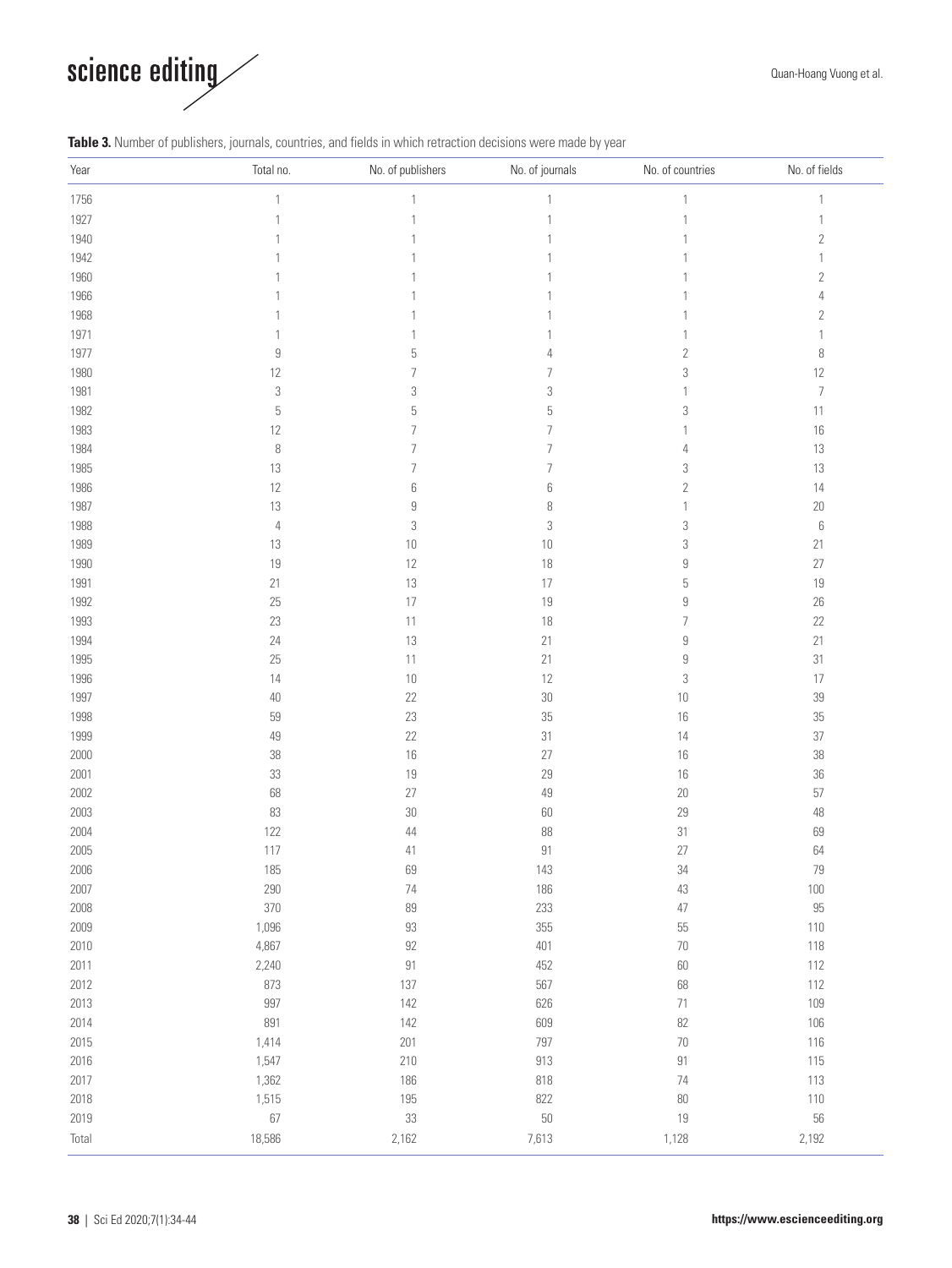

### **Table 4.** Publishers with the largest number of retracted papers

| Publisher                                               | Total no. of retracted<br>papers | No. of journals with<br>retractions | No. of fields with<br>retractions | Start year | Recent year |
|---------------------------------------------------------|----------------------------------|-------------------------------------|-----------------------------------|------------|-------------|
| Institute of Electrical and Electronics Engineers       | 6,763                            | 174                                 | 109                               | 2002       | 2018        |
| Elsevier                                                | 2,438                            | 877                                 | 114                               | 1971       | 2019        |
| Springer                                                | 1,368                            | 609                                 | 110                               | 1940       | 2019        |
| Wiley                                                   | 987                              | 399                                 | 104                               | 1977       | 2019        |
| Taylor and Francis                                      | 486                              | 283                                 | 111                               | 1927       | 2019        |
| American Society for Biochemistry and Molecular Biology | 305                              | 4                                   | 42                                | 1992       | 2019        |
| <b>SAGE Publications</b>                                | 297                              | 113                                 | 93                                | 1999       | 2019        |
| Wolters Kluwer                                          | 252                              | 105                                 | 70                                | 1986       | 2019        |
| <b>BioMed Central</b>                                   | 211                              | 80                                  | 64                                | 2001       | 2017        |
| American Chemical Society                               | 179                              | 35                                  | 47                                | 1995       | 2019        |
| Hindawi                                                 | 175                              | 74                                  | 75                                | 2007       | 2019        |
| PLoS                                                    | 173                              | 6                                   | 69                                | 2007       | 2019        |
| Nature Publishing Group                                 | 166                              | 39                                  | 55                                | 1977       | 2018        |
| Oxford Academic                                         | 131                              | 73                                  | 74                                | 1990       | 2019        |
| International Union of Crystallography                  | 130                              | 1                                   | 7                                 | 2009       | 2012        |
| National Academy of Sciences                            | 121                              | 1                                   | 41                                | 1982       | 2018        |
| American Association for Cancer Research                | 121                              | 7                                   | 27                                | 1992       | 2019        |
| Lippincott Williams & Wilkins                           | 121                              | 25                                  | 39                                | 1987       | 2018        |
| American Society for Microbiology                       | 119                              | 13                                  | 26                                | 1989       | 2019        |
| <b>Oxford University Press</b>                          | 109                              | 46                                  | 61                                | 1995       | 2017        |
| American Association for the Advancement of Science     | 106                              | 4                                   | 42                                | 1968       | 2018        |
| Royal Society of Chemistry                              | 94                               | 27                                  | 35                                | 2003       | 2019        |
| De Gruyter                                              | 90                               | 48                                  | 71                                | 1991       | 2018        |
| <b>BMJ</b> Publishing                                   | 83                               | 26                                  | 53                                | 1989       | 2018        |
| <b>Cell Press</b>                                       | 78                               | 16                                  | 30                                | 1984       | 2018        |
| Mary Ann Liebert                                        | 76                               | 32                                  | 52                                | 1989       | 2018        |
| American Heart Association                              | 73                               | 5                                   | 23                                | 1982       | 2018        |
|                                                         | 58                               |                                     |                                   |            | 2017        |
| American Association of Immunologists                   | 57                               | $\overline{2}$<br>6                 | 21<br>34                          | 1987       | 2019        |
| e-Century Publishing Corporation                        |                                  |                                     |                                   | 2013       |             |
| <b>Cambridge University Press</b>                       | 53                               | 31                                  | 60                                | 1982       | 2018        |
| American Physiological Society                          | 53                               | 9                                   | 27                                | 1983       | 2018        |
| Spandidos                                               | 52                               | 8                                   | 33                                | 2010       | 2018        |
| American Society of Hematology                          | 49                               | 1                                   | 17                                | 1996       | 2018        |
| <b>IOP Publishing</b>                                   | 49                               | 22                                  | 26                                | 2008       | 2019        |
| AIP Publishing                                          | 45                               | 8                                   | 18                                | 2003       | 2018        |
| Frontiers                                               | 45                               | 18                                  | 36                                | 2012       | 2019        |
| The Company of Biologists                               | 44                               | 5                                   | 19                                | 2005       | 2018        |
| Dove Press                                              | 43                               | 18                                  | 42                                | 2012       | 2018        |
| <b>MDPI</b>                                             | 42                               | 25                                  | 51                                | 2010       | 2019        |
| Karger                                                  | 39                               | 21                                  | 36                                | 2006       | 2019        |
| American Society for Clinical Investigation             | 39                               | 1                                   | 24                                | 1980       | 2019        |
| American Physical Society                               | 39                               | 6                                   | 14                                | 2002       | 2018        |
| American Diabetes Association                           | 37                               | $\overline{2}$                      | 22                                | 1980       | 2019        |
| American Medical Association                            | 35                               | 11                                  | 36                                | 1989       | 2018        |
| Bentham Open                                            | 34                               | 13                                  | 42                                | 2015       | 2018        |
| <b>EMBO Press</b>                                       | 34                               | 3                                   | 15                                | 1990       | 2018        |
| Total                                                   | 18,601                           | 4,507                               | 5,817                             |            |             |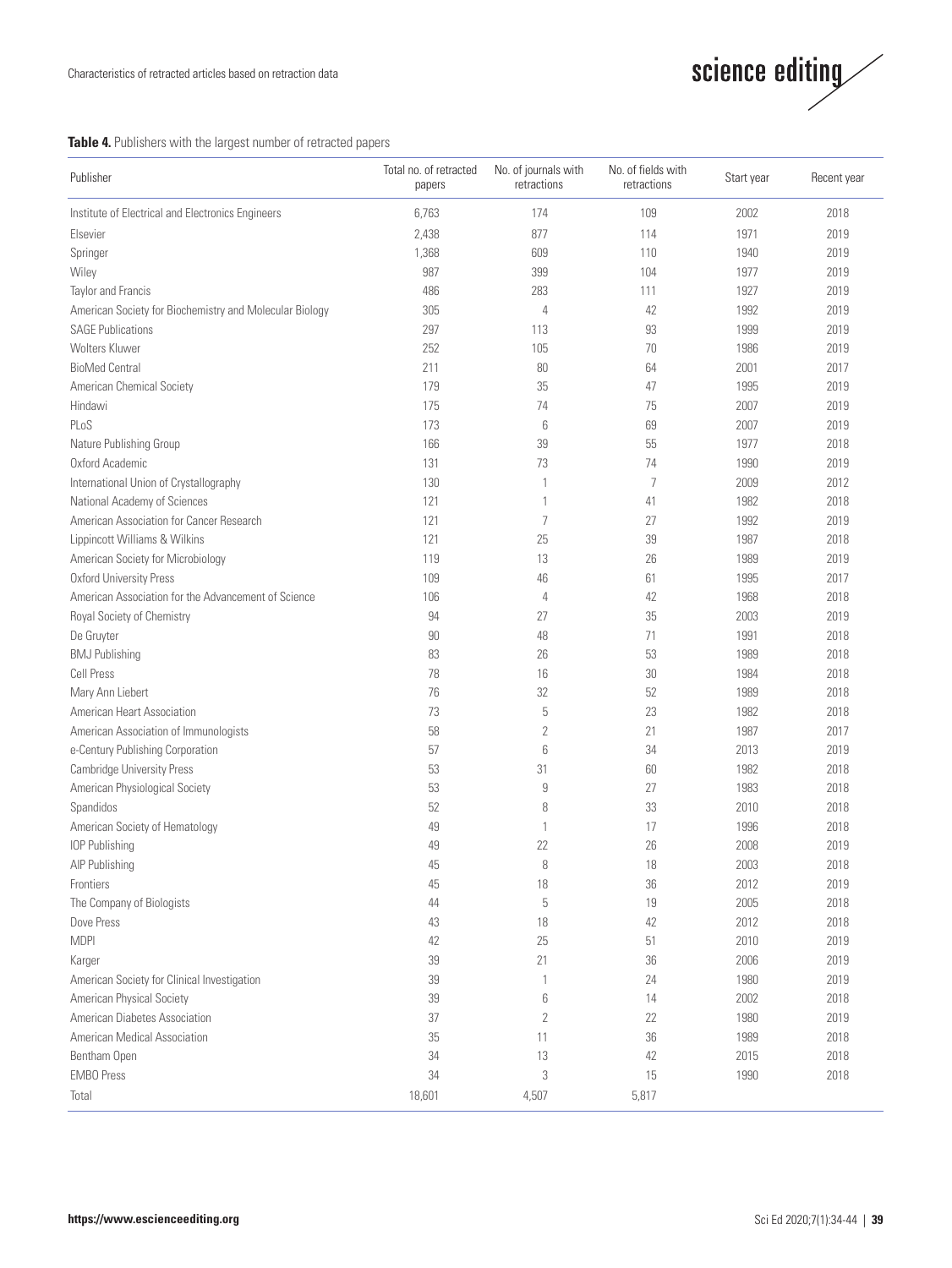

**Fig. 3.** Distribution of the number of retracted articles by journal impact factor.

calculated descriptive statistics to present a clear overview of the practice of retraction in scientific publishing.

### **Results**

Retractions were found in 4,289 journals belonging to 753 publishers (or publishing organizations). From the analysis of data through February 2019, 18,603 retractions were found. In the past, this phenomenon was rare. Table 1 presents information regarding the 10 oldest retracted articles, with the oldest dating back to 1756. The next recorded retraction occurred in 1927; following that, retractions were typically recorded as taking place every several years. The first five articles on this list are not accessible because no digitized document is available.

The increasing number of retractions in recent years [12] may also reflect trends in time to retraction (the time from the publication of the article to the publication of the retraction note) [4]. We measured the time to retraction for the 10 articles with the longest time to retraction, and the longest interval before retraction was 80 years (Table 2). Four of the 10 articles listed below are not available online.

Although the first retraction was issued in 1756, retraction only began to become more common in 1999, as shown in Fig. 2, with 2010 being an anomaly.

The number of retractions and the numbers of publishers, journals, countries, and fields in which retraction decisions were made per year are reported in Table 3. Despite the increase in journals issuing retractions in recent years, the number of retractions per retracting journal has not increased. As shown in Table 3, in 2010, 4,867 papers were retracted by 401 journals or publications associated with 92 publishers. The authors of articles retracted that year came from 70 different



**Fig. 4.** Chord diagram for retractions of papers in different fields.

countries, and their papers covered 118 research fields.

Among the 753 publishers with retracted papers, the highest number of papers belonged to the Institute of Electrical and Electronics Engineers (IEEE), with 6,763 retracted articles. Elsevier had the most journals that have had papers retracted: 877 journals covering 114 research fields. The IEEE, Elsevier, and Springer accounted for 56.81% (10,569 of 18,603) of all retracted papers globally. Basic data concerning the publishers with the most retractions are given in Table 4.

Fig. 3 illustrates the distribution of the number of retracted papers by 2017 journal impact factor (JIF). It indicates that 7,836 out of 18,603 papers were published in journals with a JIF, of which more than three-fourths were published in jour-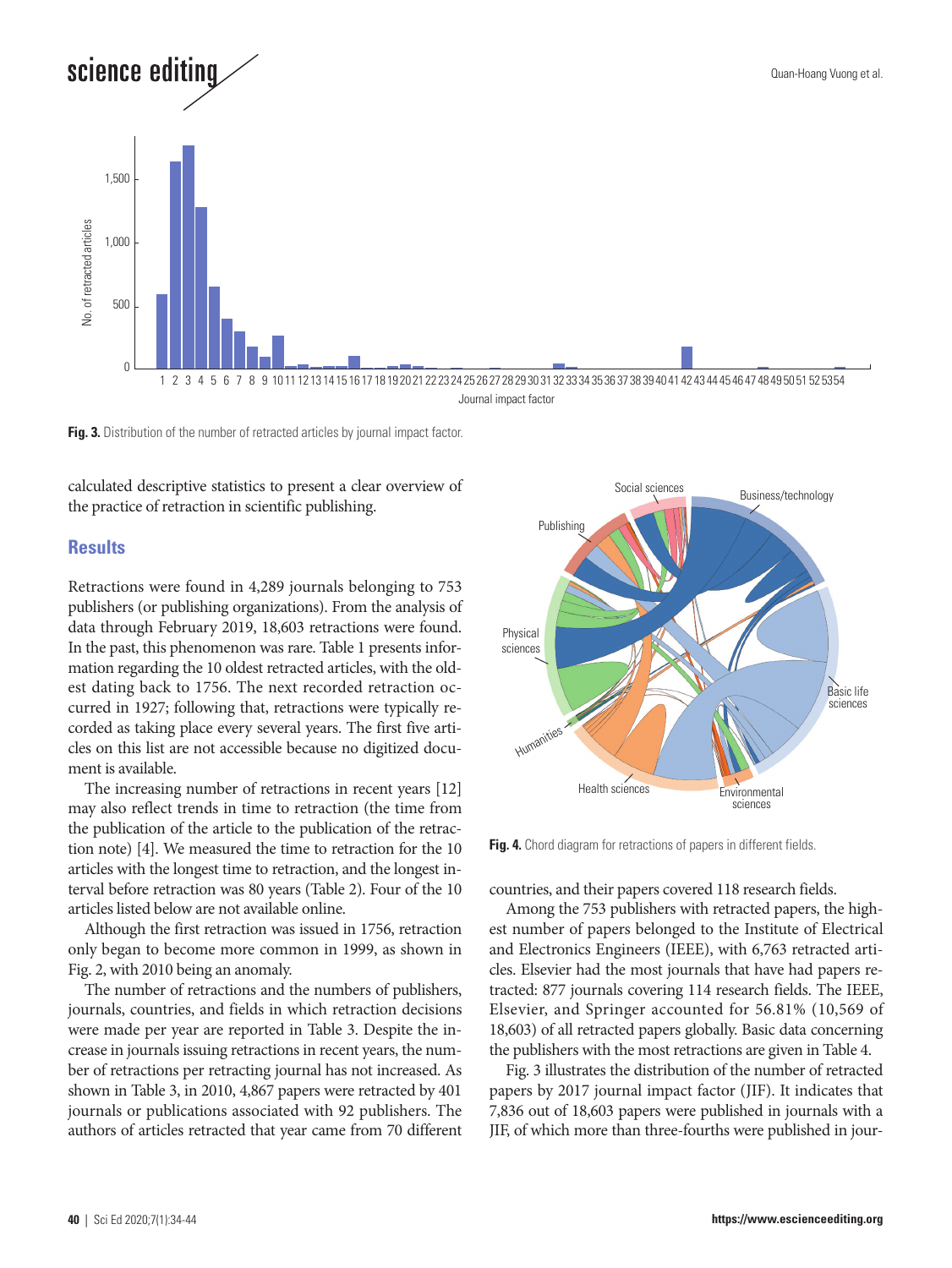

|  |  | Table 5. Top 15 countries by number of retracted articles |  |  |  |  |  |
|--|--|-----------------------------------------------------------|--|--|--|--|--|
|--|--|-----------------------------------------------------------|--|--|--|--|--|

| Country              | Total no. of retracted articles | No. of publishers | First year articles were<br>counted | Most recent year articles<br>were counted |
|----------------------|---------------------------------|-------------------|-------------------------------------|-------------------------------------------|
| China                | 8,612                           | 165               | 1995                                | 2019                                      |
| <b>United States</b> | 3,179                           | 237               | 1927                                | 2019                                      |
| India                | 934                             | 130               | 1992                                | 2019                                      |
| Japan                | 874                             | 126               | 1986                                | 2019                                      |
| Germany              | 623                             | 94                | 1940                                | 2019                                      |
| United Kingdom       | 593                             | 96                | 1756                                | 2019                                      |
| Iran                 | 582                             | 69                | 2005                                | 2019                                      |
| South Korea          | 520                             | 112               | 1999                                | 2019                                      |
| Italy                | 434                             | 92                | 1994                                | 2019                                      |
| Canada               | 307                             | 63                | 1982                                | 2018                                      |
| Taiwan               | 302                             | 45                | 1993                                | 2019                                      |
| France               | 301                             | 64                | 1985                                | 2019                                      |
| Spain                | 258                             | 70                | 1999                                | 2019                                      |
| Australia            | 254                             | 66                | 1982                                | 2018                                      |
| The Netherlands      | 222                             | 51                | 1990                                | 2018                                      |



**Fig. 5.** Top five countries according to the number of retracted articles by year.

nals with a JIF of 5 or lower.

Data regarding retractions of papers in various fields are shown in Fig. 4.

China ranked first in the top 15 countries by number of retracted articles, as presented in Table 5.

A closer look at the top five countries showed a spurt in the retractions of articles by Chinese authors around 2010, as depicted in Figs. 5 and 6.

### **Discussion**

*Key results***:** RetractionWatch is among the few databases tracking retractions exclusively on the global scale; hence, making the best use of this resource can greatly benefit the scientific community. Recognizing this fact, we have collected a comprehensive database on scientific retractions from 1753 to February 2019 using SQL Server 2016 and homemade arti-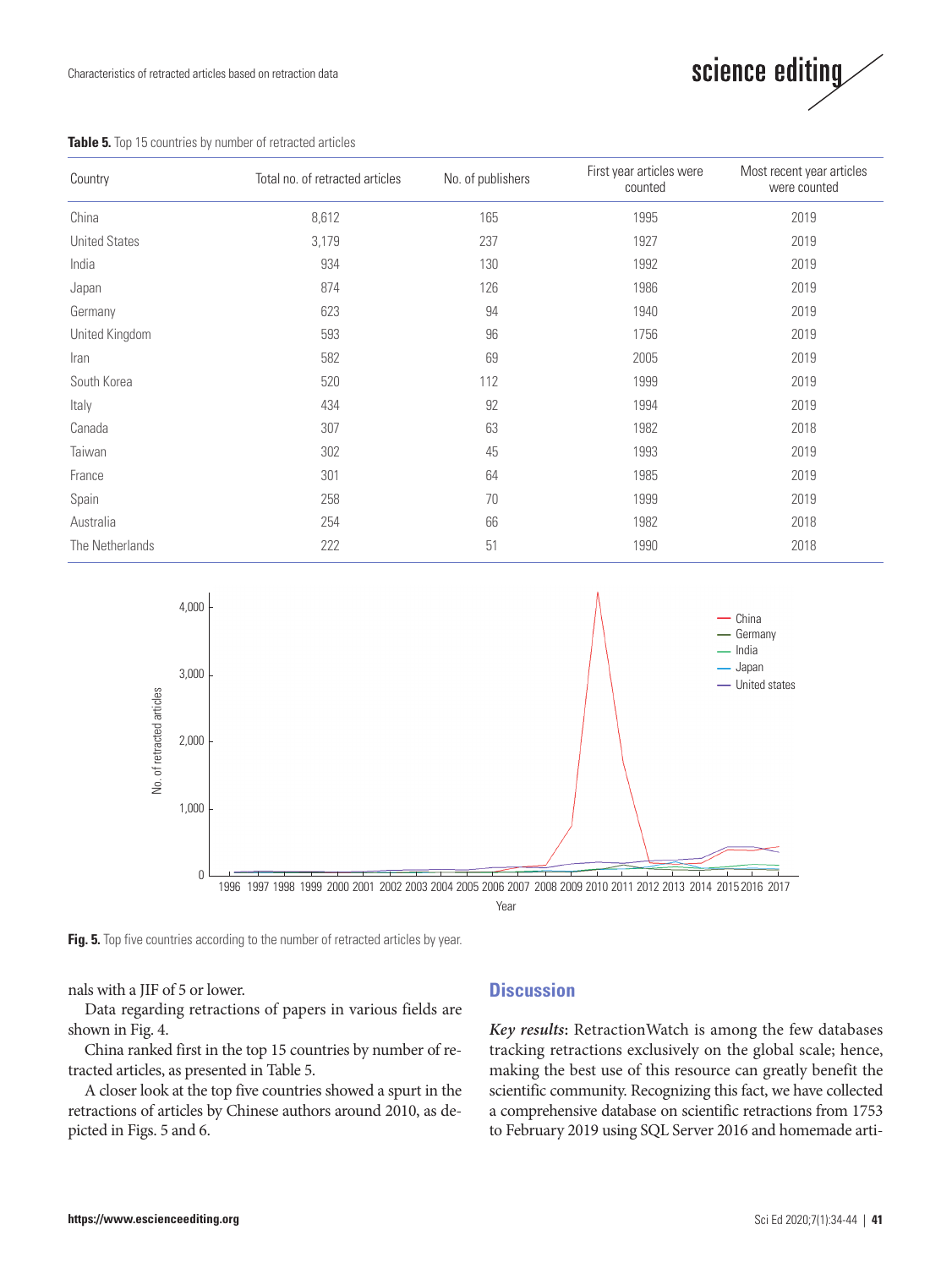

**Fig. 6.** Number of articles published each year of the top five countries with regard to the number of retracted articles.

ficial intelligence tools. This database enabled us to answer the questions posed in this paper. We found that although retraction is an old phenomenon, with the first retraction of a paper dating back to 1756 (Table 1); it became a common practice in 1999, and the most retractions were issued in 2010.

Moreover, the longest duration that a retracted paper stayed in the literature was 80 years (Table 2). Most notably, the IEEE, Elsevier, and Springer together accounted for nearly 60% of all retracted papers, with the IEEE accounting for the most. Of the reasons for retraction, "fake peer review" was the most common. Additionally, our database noted a sharp rise in the number of retracted papers from China (Table 5). These insights suggest that future studies can continue to explore various aspects of retractions.

*Interpretation:* This rise of retraction that began in 1999 (as shown in Fig. 2) is nearly consistent with the findings of Brembs et al., which concluded that the retraction rate of articles had remained stable since the 1970s and began to increase rapidly in the early 2000s. They also saw the creation and popularization of a website dedicated to monitoring retractions in 2010 [13]. However, this increase may be a sign that journal editors are becoming more skillful at identifying and removing flawed publications [14].

Diverging from previous results that held that journals with higher impact factors have a higher rate of retractions [15], our finding showed an non-significant correlation between JIF and the probability of article retraction (Fig. 3). This result is consistent with Singh et al. [3], who found a statistically non-significant relationship between the impact factor and the number of articles retracted. Different fields also had different numbers of retracted papers (Fig. 4). The majority of retractions were associated with business and technology, physical sciences, basic life science, and the health sciences. Meanwhile, the social sciences, humanities, environmental science, and publishing accounted for a small portion of all retractions. The relationships among retractions in different fields is also presented in Fig. 4. For instance, basic life sciences and health sciences had a significant number of shared retracted articles. In fields with few retractions, most of the retracted articles were shared with fields with high numbers of retractions.

The reasons for retraction can be diverse, and one paper is usually retracted for multiple reasons [4,7]. Since 2012, "fake peer review" has become a major reason, with 676 retractions for that reason during the last 7 years. About 30% (5,602) of retracted papers had undergone some investigation (Office of Research Integrity official investigation, investigation by a third party, investigation by a company/institution, or investigation by a journal/publisher) before being retracted. The findings of Qi et al. [8] also indicate that the number of retractions due to fake peer review differs among journals and countries; a majority (74.8%) of retracted papers were determined to be written by Chinese researchers.

This result may be due to China's current national situation (Table 5 and Figs. 5, 6). Greater amounts of funding and awards for conducting scientific research make researchers more eager to publish; however, measures to enforce publishing ethics may not have caught up [8]. However, it is important to note that when considering the number of retractions per publication and the amount of research funding, respectively, Iran and Romania are the top countries [16].

*Limitation***:** This article is not exempt from limitations. First,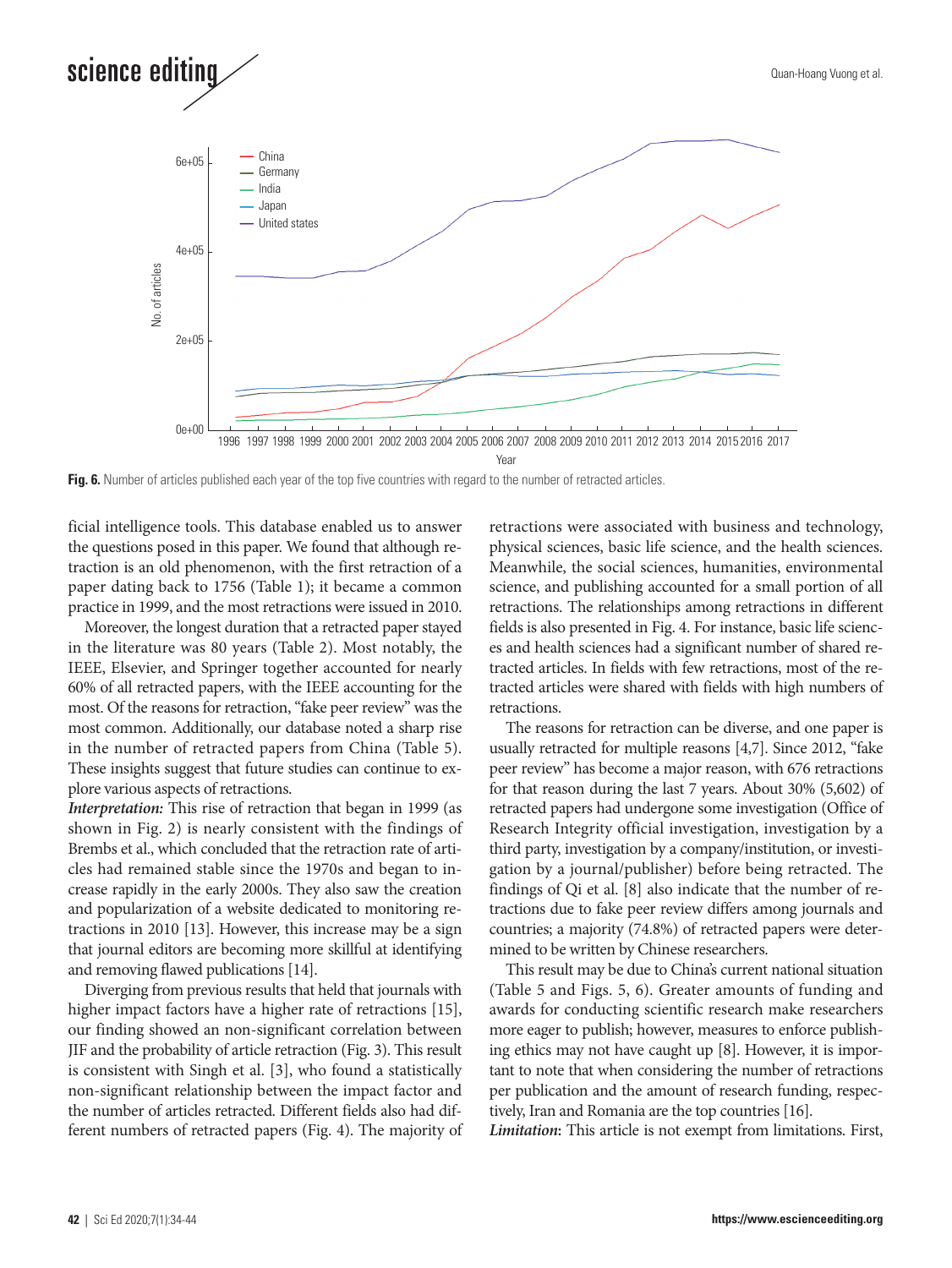

this study mainly employed descriptive statistics, which serve only to provide an overview and do not dive into any specific issue. Thus, future studies should make use of the resources provided by this report and focus on tackling specific problems, such as reasons for retraction or case studies of publishers or countries. Different statistical approaches, such as frequentist statistics [17] or Bayesian statistics [18], should be used. Analyses of these specific topics using different statistical methods will yield a more in-depth understanding of the practice of retraction. Second, due to paywalls, our artificial intelligence tools were unable to scan beyond basic information unless the retracted articles were open-access and available in HTML format. Similarly, this study used the 2017 JIF, also because of an accessibility issue. In the future, new technology and open-access policies of publishers may enable us to access more information.

With regard to lessons that can be learned from the above findings, what we present is only a macro-level view of the entire practice of retraction. The data, when organized and analyzed properly, will be much more useful for various stakeholders. As an example, the story of China and the drastic 2010 peak in retracted articles suggest that countries that are newcomers to the academic world should take care to avoid getting too caught up in productivity boosts, particularly in developing countries, where policy failure can be extremely consequential [19]. The provision of science financing and grants is, of course, a welcome action on the part of the government [20]; however, science policies ought not to incentivize researchers to sacrifice quality for quantity. In the face of the increase in the frequency of retractions across all fields in global academia, nurturing a culture of honesty and humility is just as important as output. Editors and publishers, as well as researchers and policy-makers, have something to learn from the story of retraction. Publishers can hold the key to mitigating the fierce competition on a playing field often leveled against emerging countries, thus supporting more sustainable practices in scientific publishing [21].

*Conclusion***:** In essence, science is a continuous process of trial and error, and only by accepting the possibility of failure can a scientist make progress [22]. Thus, this study offers an overview of retraction offered from various perspectives, in which the data was examined with regard to articles, publishers, fields, and countries. This overview suggests that retraction has boomed in the past 20 years, and that the lessons that can be learned from retractions must be taken more seriously.

### **Conflict of Interest**

No potential conflict of interest relevant to this article was reported.

### **Data Availability**

Raw data for the dataset of 18,603 retractions covering 127 research fields from 1753 until February 2019 are available in both .csv and .xlsx format under the files named retraction\_18603.csv (https://osf.io/2kymw/) and retraction\_18603. xlsx (https://osf.io/a2w8h/), respectively. The dataset, code examples, all figures, and other files are deposited and publicly available in OSF (https://osf.io/pbwv3/).

### **Acknowledgments**

This research is funded by the Vietnam National Foundation for Science and Technology Development (NAFOSTED) under the National Research Grant no. 502.01-2018.19. We would also like to thank RetractionWatch for their contributions to science.

### **References**

- 1. Katavic V. Retractions of scientific publications: responsibility and accountability. Biochem Med 2014;24:217-22. <https://doi.org/10.11613/BM.2014.024>
- 2. Byrne J. We need to talk about systematic fraud. Nature 2019;566:9. <https://doi.org/10.1038/d41586-019-00439-9>
- 3. Singh HP, Mahendra A, Yadav B, Singh H, Arora N, Arora M. A comprehensive analysis of articles retracted between 2004 and 2013 from biomedical literature: a call for reforms. J Tradit Complement Med 2014;4:136-9. [https://](https://doi.org/10.4103/2225-4110.136264) [doi.org/10.4103/2225-4110.136264](https://doi.org/10.4103/2225-4110.136264)
- 4. Steen RG, Casadevall A, Fang FC. Why has the number of scientific retractions increased?. PLoS One 2013;8:e68397. https://doi.org/10.1371/journal.pone.0068397
- 5. Wager E, Williams P. Why and how do journals retract articles? An analysis of Medline retractions 1988-2008. J Med Ethics 2011;37:567-70. [https://doi.org/10.1136/jme.](https://doi.org/10.1136/jme.2010.040964)  [2010.040964](https://doi.org/10.1136/jme.2010.040964)
- 6. Bar-Ilan J, Halevi G. Post retraction citations in context: a case study. Scientometrics 2017;113:547-65. [https://doi.](https://doi.org/10.1007/s11192-017-2242-0) [org/10.1007/s11192-017-2242-0](https://doi.org/10.1007/s11192-017-2242-0)
- 7. Ribeiro MD, Vasconcelos SM. Retractions covered by Retraction Watch in the 2013-2015 period: prevalence for the most productive countries. Scientometrics 2018;114:719- 34.<https://doi.org/10.1007/s11192-017-2621-6>
- 8. Qi X, Deng H, Guo X. Characteristics of retractions related to faked peer reviews: an overview. Postgrad Med J 2017; 93:499-503. [https://dx.doi.org/10.1136/postgradmedj-2016-](https://dx.doi.org/10.1136/postgradmedj-2016-133969)  [133969](https://dx.doi.org/10.1136/postgradmedj-2016-133969)
- 9. Vuong QH, La VP. Retractions data mining #1 [Internet]. Charlottesville, VA: OSF; 2019 [cited 2019 Jul 24]. Avail-